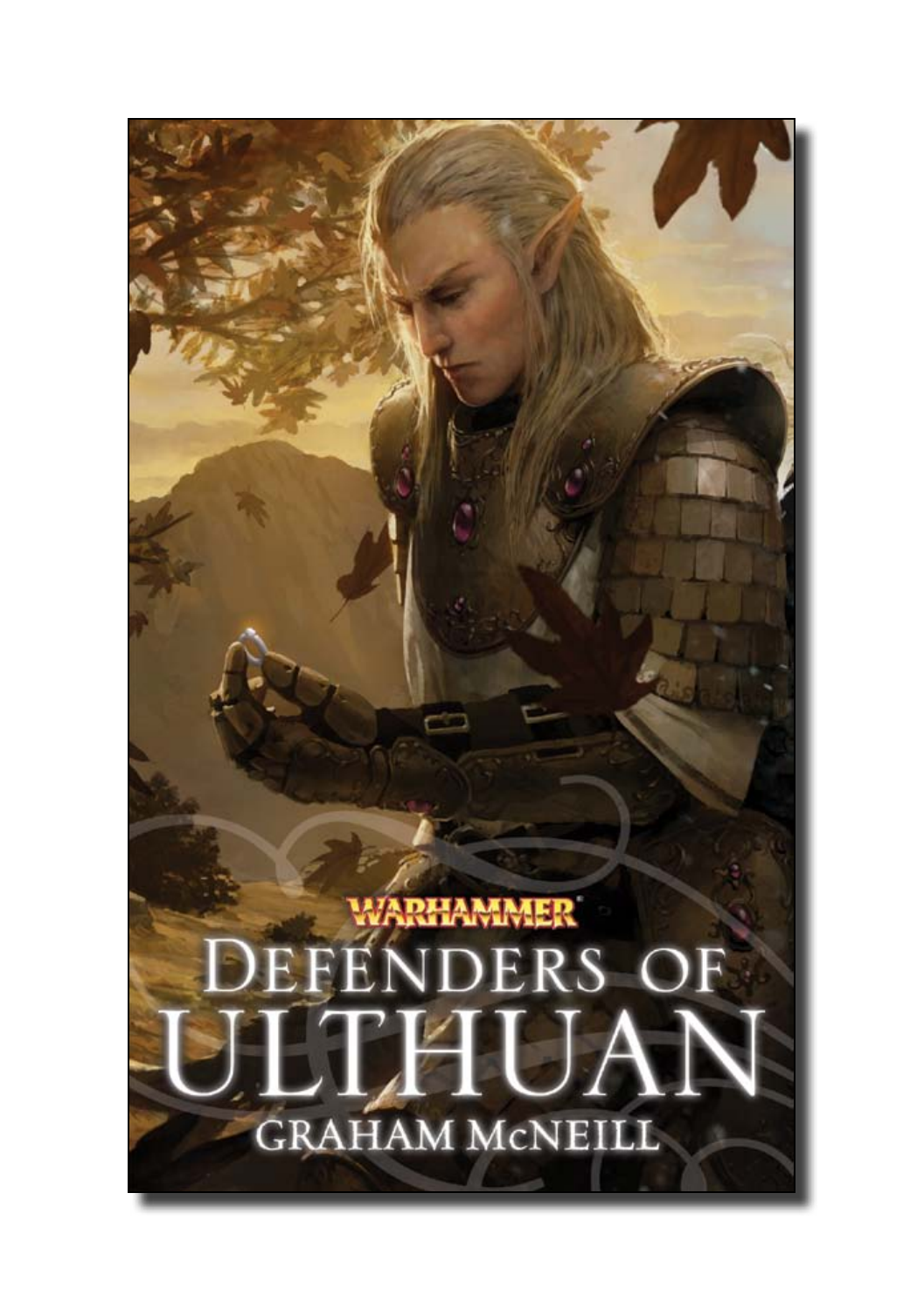More Graham McNeill from the Black Library

### • **WARHAMMER** •

### GUARDIANS OF THE FOREST

THE AMBASSADOR CHRONICLES (Omnibus containing The Ambassador and Ursun's Teeth)

> DEFENDERS OF ULTHUAN SONS OF ELLYRION

• **TIME OF LEGENDS** •

HELDENHAMMER EMPIRE GOD KING

#### • **WARHAMMER 40,000** •

THE ULTRAMARINES OMNIBUS (Omnibus edition containing books 1-3 in the series: Nightbringer, Warriors of Ultramar and Dead Sky, Black Sun) Book 4 – THE KILLING GROUND Book 5 – COURAGE AND HONOUR Book 6 – THE CHAPTER'S DUE

STORM OF IRON

### • **HORUS HERESY** •

FALSE GODS FULGRIM MECHANICUM A THOUSAND SONS THE OUTCAST DEAD (November 2011)

THE DARK KING/THE LIGHTNING TOWER (Audio drama, with Dan Abnett)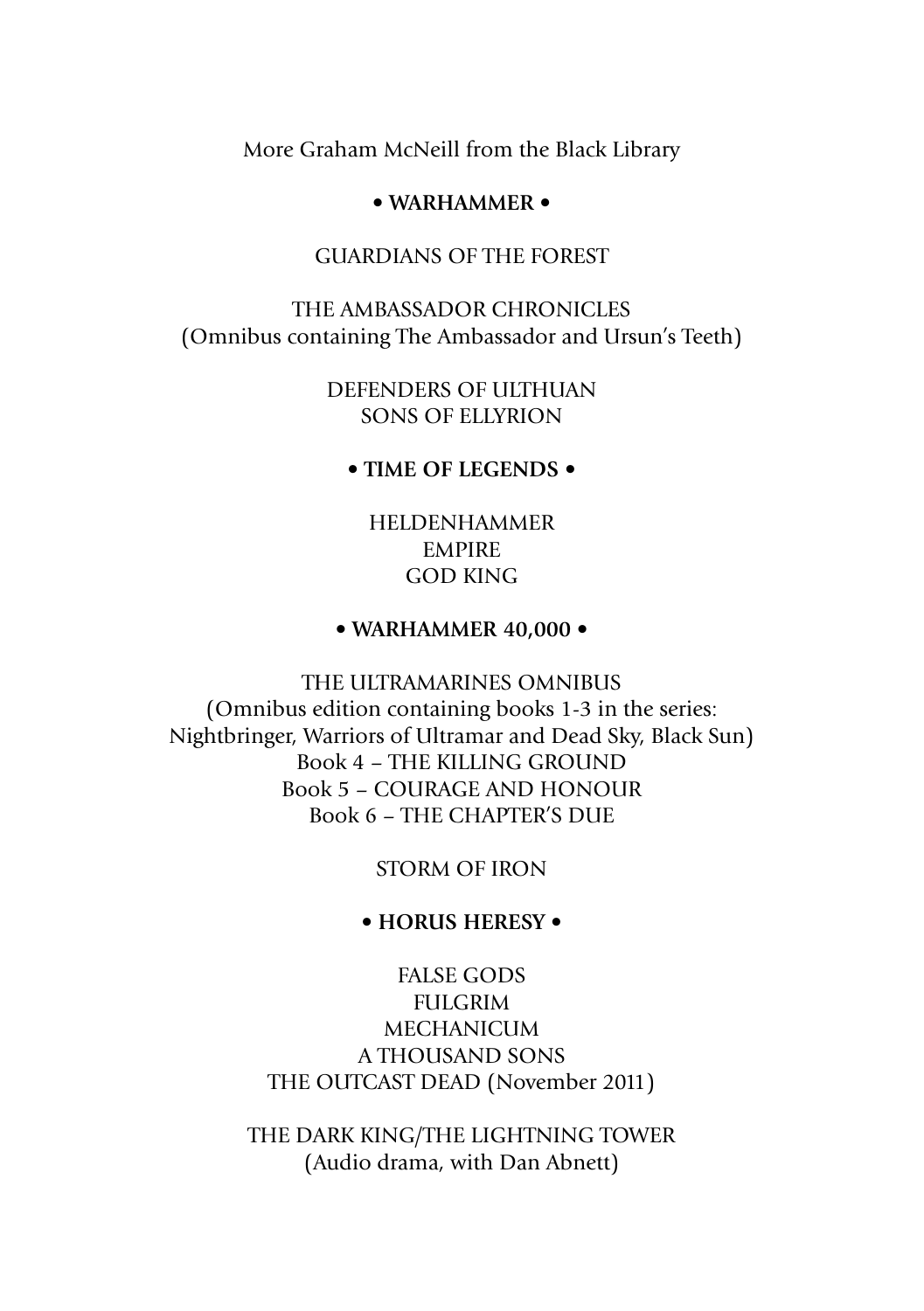# **DEFENDERS OF ULTHUAN Graham McNeill**

The high elves have long been the protectors of the Warhammer World, and their homeland of Ulthuan is known for the powerful magic that surrounds it. At the heart of Ulthuan lies a magical vortex, and the mages who created it remain trapped in a space out of time, endlessly working the spell that keeps the world from becoming a seething Realm of Chaos. When Ulthuan comes under attack from the forces of Chaos and dark elves led by the Witch King and the hag sorceress, Morathi, the high elves must hold firm or face disastrous consequences.

### **ABOUT THE AUTHOR**

Hailing from Scotland, Graham McNeill worked for over six years as a Games Developer in Games Workshop's Design Studio before taking the plunge to become a full-time writer. Graham's written a host of SF and Fantasy novels and comics, as well as a number of side projects that keep him busy and (mostly) out of trouble. His Horus Heresy novel, *A Thousand Sons*, was a *New York Times* bestseller and his Time of Legends novel, *Empire*, won the 2010 David Gemmell Legend Award. Graham lives and works in Nottingham and you can keep up to date with where he'll be and what he's working on by visiting his website. Join the ranks of the 4th Company at

*www.graham-mcneill.com*

*Defenders of Ulthuan* can be purchased direct from this website and GW mail order, Games Workshop and other hobby stores, and better bookstores.

In the UK: Price £7.99 ISBN: 978-1-84970-157-0 In the US: Price \$8.99 (\$10.99 Canada) ISBN: 978-1-84416-558-2

### **Online**

Buy direct care of Games Workshop's webstore by going to www.blacklibrary.com or www.games-workshop.com.

**Bookshops** Distributed in the UK and the US by Simon & Schuster

## **Books, Games & hobby stores**

Distributed in UK and US by Games Workshop. UK mail order: 0115-91 40 000 US mail order: 1-800-394-GAME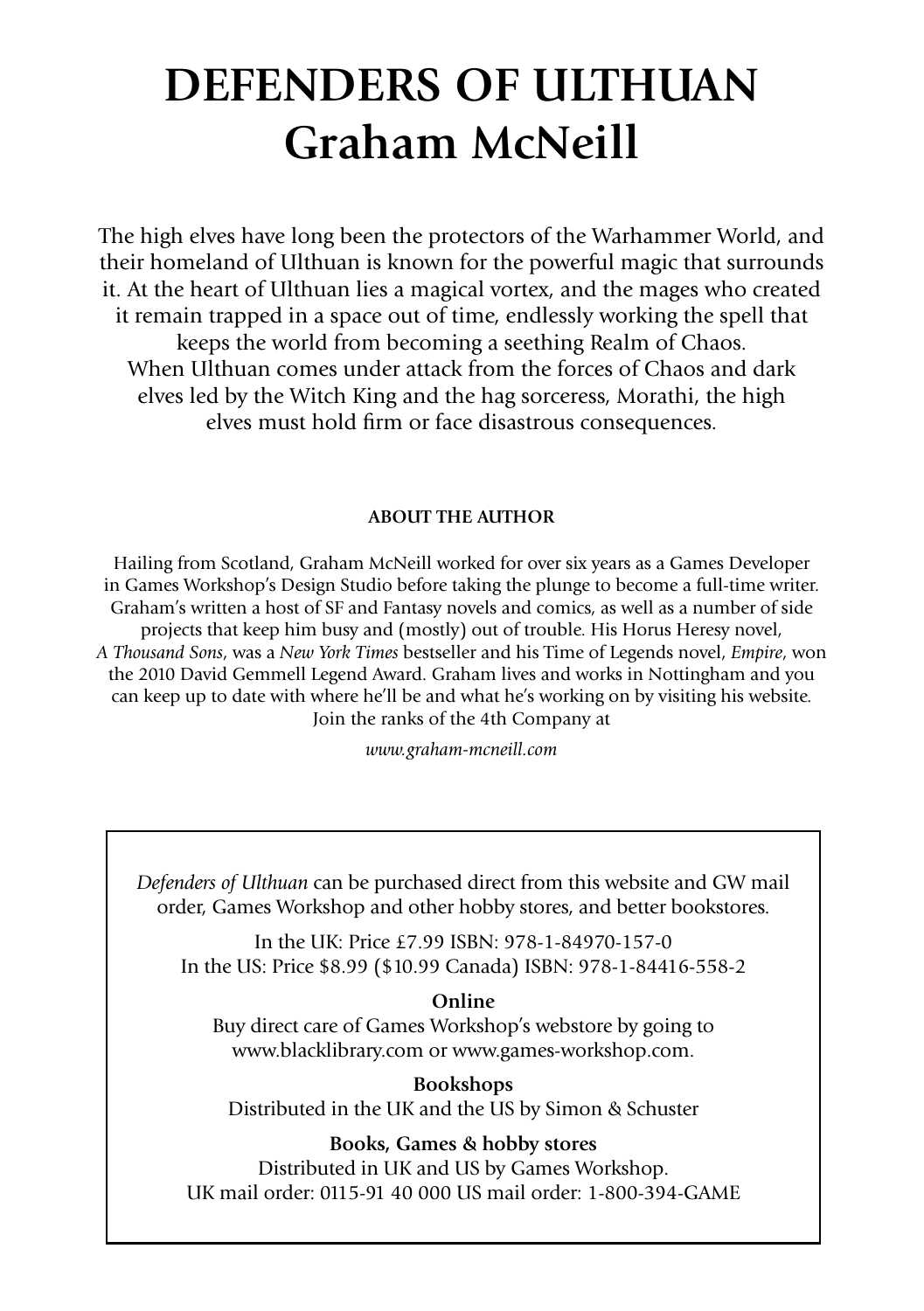The following is an excerpt from *Defenders of Ulthuan* by Graham McNeill. Published by the Black Library. Games Workshop, Willow Road, Nottingham, NG7 2WS, UK.Copyright © Games Workshop Ltd, 2011. All rights reserved. Reproduction prohibited, in any form, including on the internet. For more details or to contact us visit the Black Library website: www.blacklibrary.com.

'My LADY', SAID the warrior in the tall helm who carried a long, leaf-bladed spear. 'It is getting late and we should be heading back to the villa.'

Kyrielle Greenkin smiled as she heard the note of exasperation in the warrior's voice and put on her best pouting expression of innocence. Her auburn hair was woven in long plaits, held tight to her skull by silver cord that framed a beautiful face with shimmering jade eyes and a full-lipped mouth that could charm even the hardest heart.

A simple warrior had no chance.

'Not yet, silly,' she said, and there was beguiling magic in her voice. 'It is in the gloaming that some of the most wondrous plants flower. You wouldn't want me to return without something wondrous to present to my father, would you?'

The warrior glanced helplessly at his comrade, pinned like a butterfly by her captivating gaze and knowing he could not deny her, even had he desired to.

'No, my lady,' he said, defeated.

It was unfair of her to use magic on the guards her father had provided her with, but she had not lied when she spoke of the beauty of the night blooming flowers; the pearl-leafed Torrelain, the singing blooms of the magical Anurion (named for her father and its creator) and the beautifully aromatic Moon Rose.

She picked her way down the cliff top path that led to the beach, one guard before her and another behind as they made their way down to the shore. Kyrielle went barefoot, her keen eyes easily picking out sharp rocks and thorny brush before they could injure her.

Her long dress was fashioned from green silk and clung seductively to her slender form, its fabric woven with looping anthemion patterns. In one hand she carried a delicate reticule of tightly woven cloth and in the other a small knife with a silver blade – for night blooms should only ever be pruned with a silver blade.

The scent of the night filled her senses and she could smell the perfumes of the local flora as well as the powerful fragrances dragged from the depths of the ocean and borne upon the air. When the shifting isles on the eastern coast of Ulthuan renewed themselves, the darkness of the deep sea was disturbed and all manner of strange plant life was washed ashore as well as unknown aromas that scented the night air – the chief reason her father had sited one of his terraced garden-villas on this largely deserted peninsula of rock on the coast of Yvresse.

The pale crescent of the rising moon bathed the beach in ghostly radiance and turned the white cliffs into softly glowing walls of light as the surf crashed against them further out to sea and the waves rolled up the sand with soft sighs.

She loved this time of night, often seeking the peace and tranquillity that the sound of the waves brought her. To be out on a night like this, with the evening blooms spreading their petals and the light of the moon caressing her skin was heaven for Kyrielle, a time where she could forget the troubles of the world around her and simply enjoy its beauty.

'Isn't this magical?' she asked as she danced onto the beach, pirouetting beneath the moon like one of the naked dancers at the court of the Everqueen. Neither of the guards answered her, both aware when her questions were rhetorical. She laughed and ran down the beach along the line of the cliffs with long, graceful strides. Even this high on the beach, the sand was wet beneath her feet and she knew that the shifting isles must have undergone a violent transformation indeed to stir the oceans this strongly.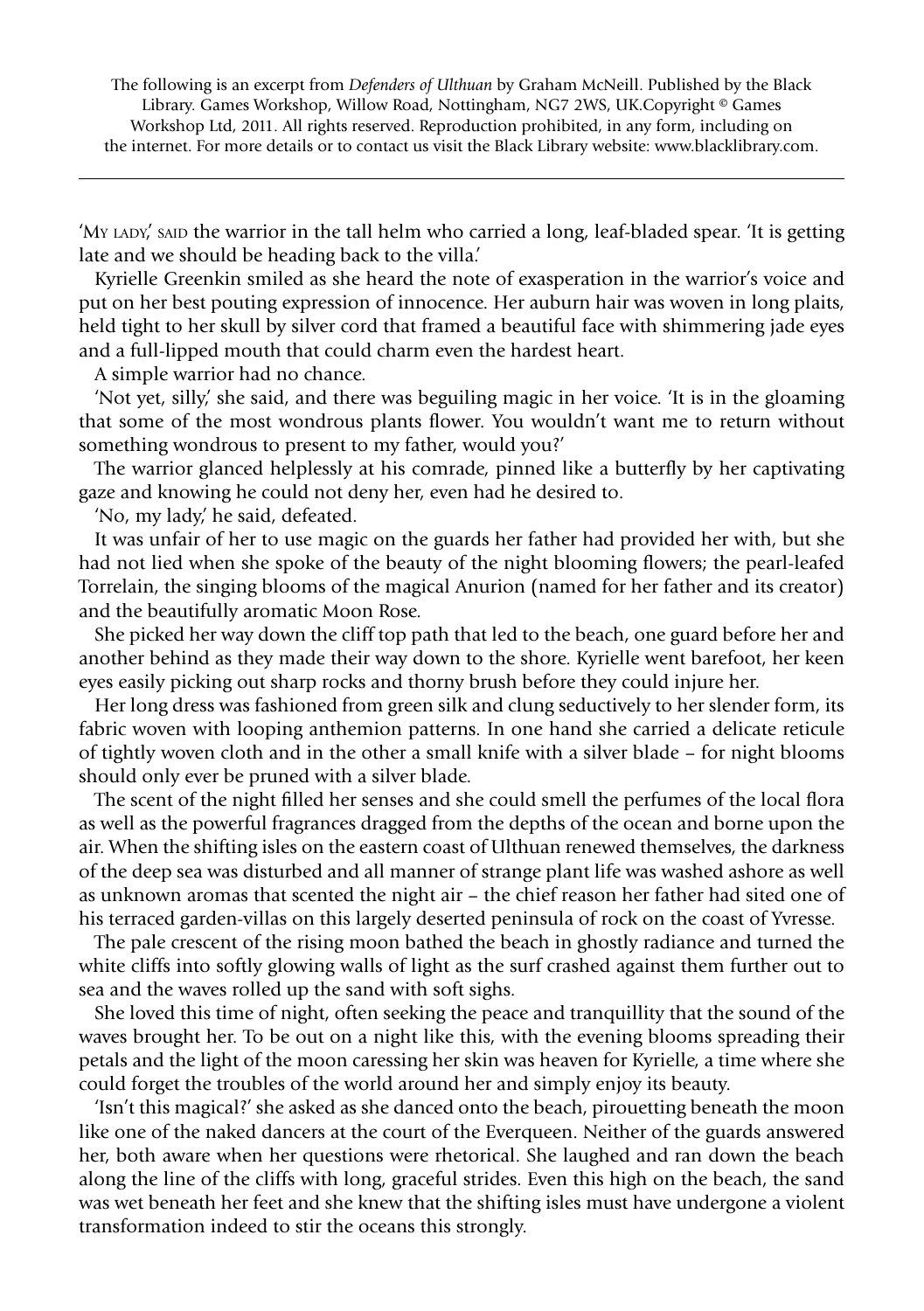She stopped beside a particularly vivid Moon Rose, its petals slowly uncurling to reveal its romantically dark interior. The dusky scent of the plant sent a shiver of pleasure through her and she reached down to snip one of the pollen-producing anther before placing it in her reticule.

The soft clink of metal announced the arrival of her bodyguards, their armour slowing their pace and she laughed as she imagined their consternation as she had run down the beach and left them in her wake. She moved on, taking cuttings from a dozen different plants before she stiffened as she caught the bitter scent of something else, something that didn't belong.

'Can you smell that?' she asked, turning to her guards.

'Smell what, my lady?' replied the guard she had bewitched on the way down to the shore. 'Blood,' she said.

'Blood? Are you sure that's what you smell, my lady? Might it not be some kind of flower?' She shook her head. 'No, silly. You're right that there are some plants that carry the scent of blood, but none that are native to Ulthuan. The druchii ferment a brew called blood wine and the vine the grapes come from is said to smell like congealed blood, but that's not what this is.'

At the mention of the druchii, both guards moved to stand beside her, their movements tense and martial as Kyrielle sampled the air once more and said, 'Yes, very definitely blood.'

Without waiting for her guards to follow her, she set off towards the shoreline where the waves tumbled to the sand in cursive lines of foam. She skipped lightly across the sand, leaving almost no marks where she trod as she followed the scent of blood across the beach.

Kyrielle halted as she saw the figure at the water's edge, lying spread-eagled on his back and looking for all the world like a corpse.

'There!' she said, pointing towards the body. 'I told you I could smell blood.'

Before she could set off once more, the nearest guard said, 'Wait here, my lady. Please.'

Reluctantly she acceded to the warrior's request; after all, there was a chance that this person might still be dangerous. Nevertheless, she followed behind the two guards as they cautiously advanced towards the body. As she drew nearer, she saw that it was a young and handsome elf dressed in a torn tunic of the Lothern Sea Guard. Even from behind her guards, she could see the slight rise and fall of his chest.

'He's alive,' she said, stepping towards him.

'Don't, my lady,' said one guard as the other knelt beside the figure and checked him for weapons. She watched as he removed the figure's cracked leather belt, upon which hung a knife sheathed in a metal scabbard of black and gold, and passed it back to his comrade.

'He's alive, all right.'

'Well, I told you that already,' said Kyrielle, pushing past the guard now holding the knife belt to kneel beside the unconscious elf. His hands were torn open and there was a nasty gash on his forehead, but he was breathing and that was something. His lips were moving as though he muttered to himself and she lowered her head to better hear what he was saying.

'Be careful, my lady!' said her guard.

She ignored his warning and held her ear to the young elf's mouth as he continued to whisper faintly.

'…must… told… I need… tell… Teclis. Needs to know… Teclis!'

'Please, my lady!' said her guard. 'We don't know who he is.'

'Don't be silly,' said Kyrielle, lifting her head from the unconscious figure's fevered ramblings. 'He's clearly one of our people, isn't he? Look!'

'We don't know anything about him. Who knows where he came from?'

Kyrielle sighed. 'Honestly! Look at his tunic. Whoever he is, he's clearly come from Lothern.